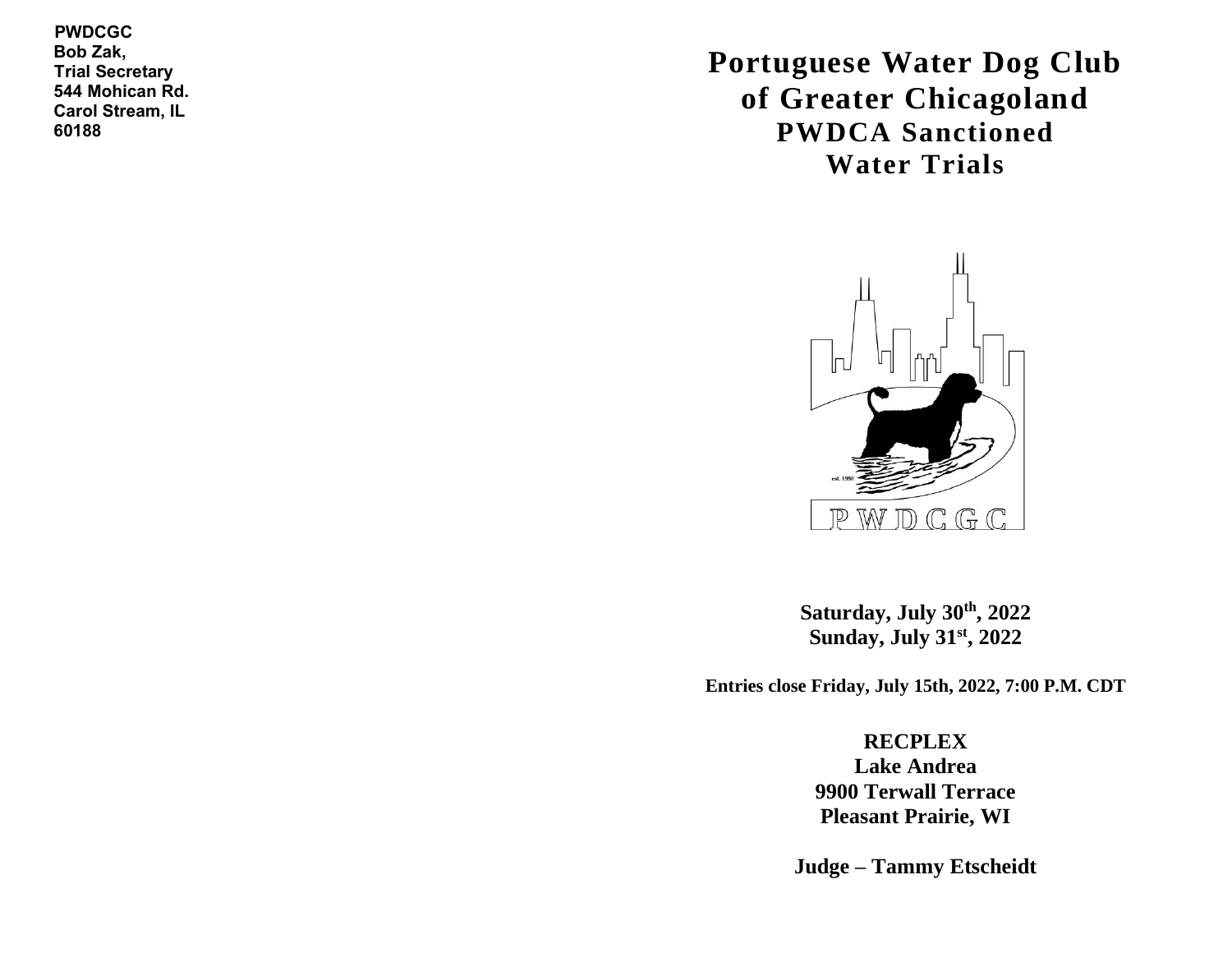### **2022 Portuguese Water Dog Club of America, Inc.**

| Jane Freeman, President                                                   |
|---------------------------------------------------------------------------|
| Scott A. Henley, Vice President                                           |
| MaryBeth Turner, Recording Secretary                                      |
| Elaine Suter, Corresponding Secretary                                     |
| Rebecca Morin, Treasurer                                                  |
| Milan Lint, Laura Taft, Christine Dostie,<br>Melinda Harvey, Julie Parker |
|                                                                           |

### **Portuguese Water Dog Club of Greater Chicagoland**

| Officers:  | David Parker, President                                                                |
|------------|----------------------------------------------------------------------------------------|
|            | Wendy Anderson, Vice President                                                         |
|            | Aimee Pratt, Secretary                                                                 |
|            | Gary Novak, Treasurer                                                                  |
| Directors: | Theresa Hosking, Cindra Delgado, Jennifer Munger-Hirsch,<br>Cindy Petrey, Susan Becker |

# **PWDCGC Water Trial Host Committee**

| Cindy Petrey             |
|--------------------------|
| Bob Zak                  |
| 544 Mohican Rd.          |
| Carol Stream. IL 60188   |
| Tel: 1-630-370-3789      |
| E-Mail: Rizak544@msn.com |
|                          |
|                          |

*Committee: Cindy Petrey, Susan Becker, Deborah Gressle,, Midge Ihrig, & Bob Zak*

#### **NOTICE TO EXHIBITORS**

#### **Order of Judging:**

July 30<sup>th</sup>, 2022 - Junior, Apprentice, Working, Courier, Master July 31st, 2022 – Master, Courier, Working, Apprentice, Junior **Note:** Bitches in season will be judged last on both days - no exceptions! **Note:** For Exhibition Only entries running order will be at the discretion of the Judge and Trial Secretary

**Entry Limit:** Entries are limited to 35 teams per day. There will be no entry limits placed on any competing level.

**Closing Date:** 7:00 p.m. (CDT) on Monday July 1tth, 2022 at the Trial Secretary's address. Entries may be left at the door of the Trial Secretary's address.

**Waiting List:** Entries received prior to the closing date in excess of 35 teams per day will be assigned to a waiting list on a first-come-first serve basis. The wait list will be used to fill slots as they become available.

**Cancellations:** Cancellations after the closing date will not receive a refund unless a waiting list is in effect. If you need to cancel for any reason, please contact the Trial Secretary.

**Trial Levels Offered**: Junior, Apprentice, Working and Courier. Master entries will be accepted if trial does not fill. Dogs who successfully pass all exercises required of their test level will receive a Certificate or Title (as appropriate) from the Portuguese Water Dog Club of America. The PWCCGC will award rosettes on the day of the trial.

**Entry Fees:** Entry Fees are **\$25.00 for Junior** and \$35.00 for Apprentice, Working, Courier, or Master. There will be a \$15.00 service charge for any returned checks. Make checks or money orders payable in US Funds to PWDCGC. **NOTE!** Official PWDCA Entry Form only lists entry fees for Titling Levels.

**NOTE:** Entry fees are payable in U.S. funds only. If you send entries by express carriers, please waive the signature requirement for receipt; otherwise, entries may not be received in time. Entry forms may be photocopied or handwritten, but **MUST** include the signed Agreement in its entirety, as well as all other handler/dog information. The entry must be signed by both the handler and substitute steward (if applicable). A separate entry form must be submitted for each dog.

**Day-of-Trial/Non-Regular Entries:** Will be considered at the discretion of the judge and the Trial Secretary. T**hey will be accepted on a time-and-space-availablebasis and will take place after the last (regular entry) scheduled teams, but before pre-entered bitches who are in season. (Fee \$40.00)**

**Water Trial Requirements:** This Water Trial will be conducted in accordance with the current Rules and Regulations of the PWDCA Water Trials adopted by the PWDCA Board of Directors. Copies of the Rules and Regulations may be downloaded from the National Website at www.PWDCA.org.

**Equipment**: Exhibitors may use their own equipment following inspection by the Trial Judge or a Trial Steward so designated. Additional or substitute equipment will be provided by the PWDCGC. USCG approved life vests as well as protective footwear must be worn by all participants.

**Substitute Stewards**: A handler may substitute an individual of his/her choice to perform any or all of the functions otherwise assigned to a steward during that handler's test. **A Substitute Steward should be named in the handler's official entry form or, at the discretion of the judge and/or Trial Secretary, may be approved on the day of the trial no later than the end of the judge's briefing for the test level in which the handler is competing.** In either case, the Substitute Steward must sign an official entry form acknowledging the "hold harmless' Agreement before he/she will be allowed to participate in the handler's test. Substitute Stewards shall be responsible for knowledge of the Water Trial Rules and Guidelines and shall obey the Trial Judge.

**Safety:** Safety shall always be of foremost consideration in actions and conduct by handlers at all times. Any person working a dog in or near the water and any Steward (Substitute or Official) must wear a USCG approved life vest and protective footwear.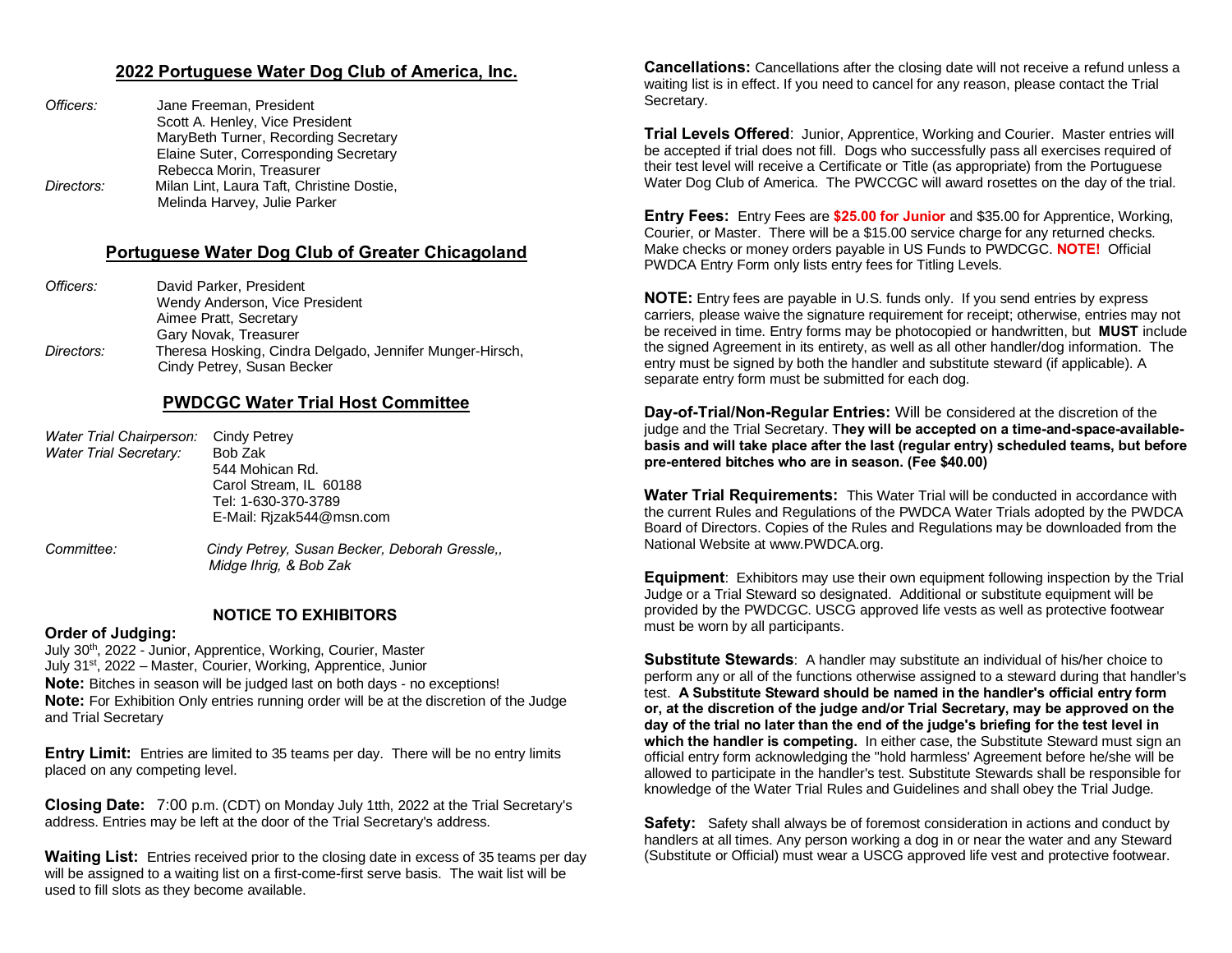**Eligibility:** To be eligible, dogs must have reached the age of six (6) months on the day of the Trial. The minimum age for handler or steward participants is 10 years old. Participants between the ages of 10 and 18 must have a parent or legal guardian present at the site while they participate. Bitches in season will be allowed to exhibit, but will do so after all other entrants in the trial have been judged. The exhibitor must notify the Judge or the Trial Secretary of the bitch's condition before judging begins.

**Legal Disclaimer:** The PWDCGC (including the club's agents, officers, employees, etc.), assumes no responsibility for any loss, damage, or injury sustained by exhibitors, handlers, or to any of their dogs or property and further assume no responsibility for injury to children.

It is expressly understood that exhibitors alone are responsible for the behavior of their dogs and/or children. Any exhibitor whose dogs and/or children create unnecessary disturbances or repeatedly engage in unsafe or disruptive behavior may, at the discretion of the Water Trial Committee, be asked to leave the trial site. In such case, no refund of any fees paid will be made.

**Leashing of Dogs:** All dogs must be on leash or confined at all times except when in the test area or designated warm-up area.

**Bitches in Season** will participate after all other pre-entered and day-of-entry teams And shall not be brought to the test area nor surrounding area until it is time for the team to begin their warm-up**.**

**Video/Taping of Event:** All rights to video tape, televise, advertise, photograph, promote and otherwise exploit this event are vested in the host club. All persons and animals in attendance who appear in any resultant effort grant the use of their likeness and voice without further consent.

**For Exhibition Only Entries:** For Exhibition Only entries will be accepted. Regular entries have priority for available spaces at the trial with For Exhibition Only entries having the next priority. Any team that qualifies at the Saturday water trial and is preentered in Sunday's trial will be allowed to exhibit.

### **OFFICIAL PHOTOGRAPHER: Shawn Rossmann Photography shawnrossmann.zenfolio.com**

**Veterinarian on Call: Animal ER of Kenosha & Racine 1123 58th Ave. Somers, WI 53144 262-553-9223**

# **Water Trial Site**

The water trials will be held at the RECPLEX, 9900 Terwall Terrace, Pleasant Prairie, WI, just north of the Illinois-Wisconsin border.

> The RECPLEX will be open to the public during the trial. There may be "non-dog" people in attendance. Please be considerate.

Trash bins will be available. As there are no water faucets in the park, you may wish to bring extra water for your dogs. The site has **NO** trees for shade so please be prepared. Please observe the posted speed limits! The minimum fine is \$75.00

# **Directions to Trial Site**

**From the North/Wisconsin:** Take I-94 South to exit 347 at Highway 165 (Lakeview Parkway). Travel east on 165, 1 and ½ miles, turn left on Terwall Terrace into Prairie Springs Park. Follow the PWDCGC signs to the Trial site.

**From the South/Chicago:** Take I-94 North to exit 347 at Highway 165. Travel east on 165, turn left on Terwall Terrace into Prairie Springs Park. Follow the PWDCGC signs to the Trial site.

# **"Dog Friendly" Hotel Information**

Candlewood Suites Rodeway Inn & Suites 10200 74th Street 7221 122nd Ave Kenosha, WI **Kenosha, WI** Kenosha, WI 262-842-5000 262-857-2622 6 miles from Trial site 5 miles from Trial site

7206 122<sup>nd</sup> Ave Kenosha, WI Kenosha, WI 262-857-3450 262-658-3281 5 miles from Trial site 9 miles from Trial site

 LaQuinta Inn LaQuinta Inn 5688 Northridge Drive 7540 118<sup>th</sup> Ave Gurnee, IL 60031 Pleasant Prairie, WI 847-662-7600 262-857-7911 14 miles from Trial site 5 miles from Trial site

Comfort Suites Wyndham Garden Harborside<br>7206 122<sup>nd</sup> Ave 5125 6<sup>th</sup> Ave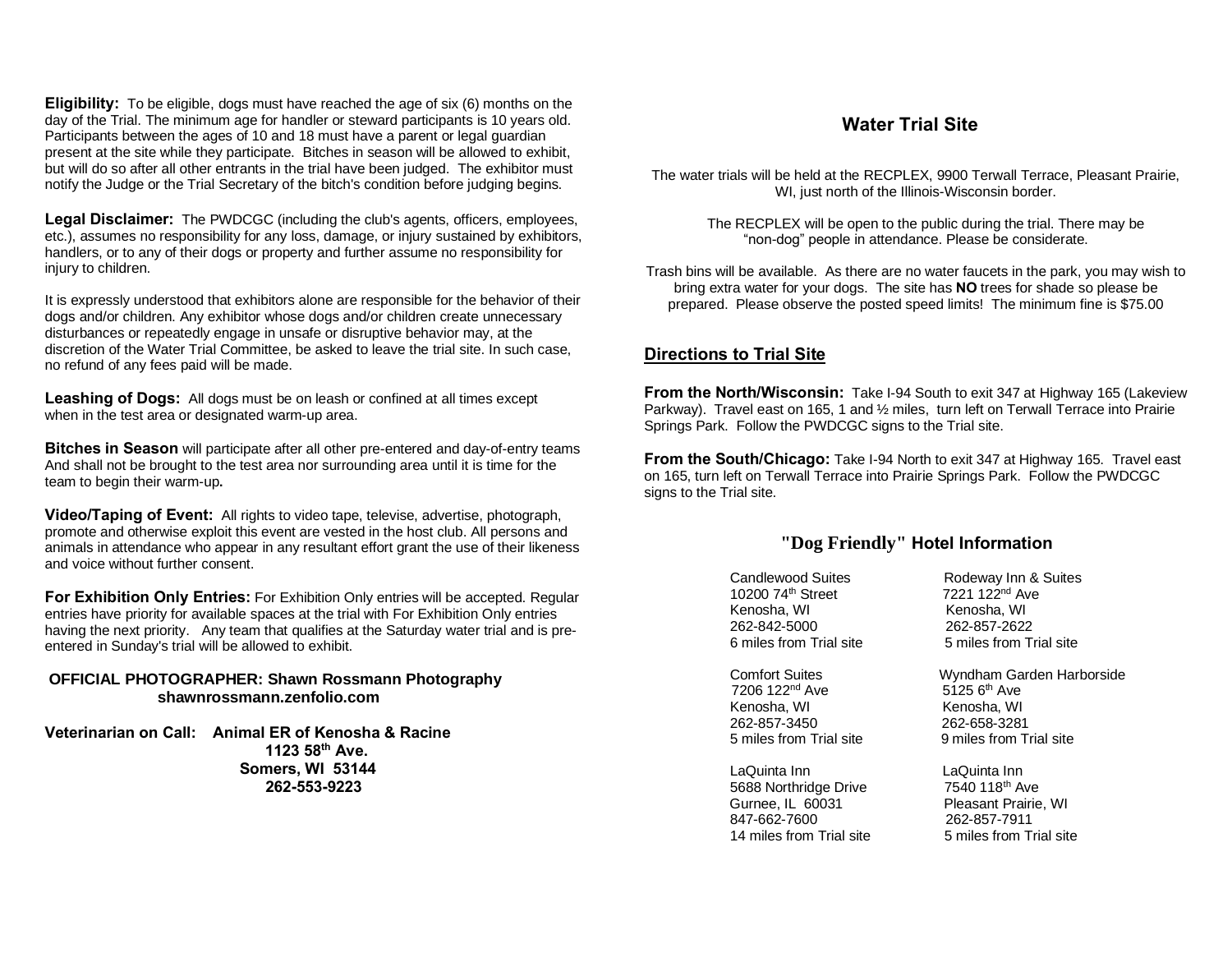

 **\*\*Mexican Fiesta Dinner\*\*\***



**Join us for dinner after Saturday's trial! Served at the trial site** 

Dinner: \$13.50 per person Choose from:

- Enchiladas, Choice of Ground beef, shredded chicken, or cheese
- Burrito, Choice of steak, carnitas, or chicken
- Tamales Suiza, 4 pork tamales with homemade salsa & melted cheese

All Dinners Include: Rice and Refried Beans, Chips, Salsa, water & Non-Alcoholic Margarita

Name: \_\_\_\_\_\_\_\_\_\_\_\_\_\_\_\_\_\_\_\_\_\_\_\_\_\_\_\_\_\_\_\_\_\_\_\_\_\_\_\_\_\_\_\_\_\_\_\_

Choice of:

# of dinners: \_\_\_\_\_\_\_\_\_\_\_\_ Dinner total: \$\_\_\_\_\_\_\_\_\_\_\_\_\_\_

Total for lunch and dinner: \$

**\*\*Please include your lunch and dinner order payment with your entry form\*\***

#### **COUSINS SUBS \*\*\*LUNCH\*\*\*\***

Breakfast - Coffee, Pastry and Fruit will be provided each morning Compliments of PWDCGC

Lunch - There are fast food options within 10 or 15 minutes or you may order a boxed lunch delivered to the site.

Box Lunch : Wrap or 71/2 sub, chips, cookie - \$8.00 With beverage  $-$  \$10.00

|           |                      | Saturday |           | Sunday |
|-----------|----------------------|----------|-----------|--------|
| Sandwich: | Garden Provolone     |          |           |        |
|           | Roast Beef & Cheddar |          |           |        |
|           | Club - Ham & Turkey  |          |           |        |
|           | <b>Bread</b>         |          |           |        |
|           | Wrap                 |          |           |        |
| Cookie:   | Chocolate Chip       |          |           |        |
|           | Macadamia Nut        |          |           |        |
|           | Snickerdoodle        |          |           |        |
| Drink:    | Pepsi                |          |           |        |
|           | Diet Pepsi           |          |           |        |
|           | Water                |          |           |        |
| NAME:     |                      |          | Total: \$ |        |

\*\*Please include your lunch order and payment with your entry form.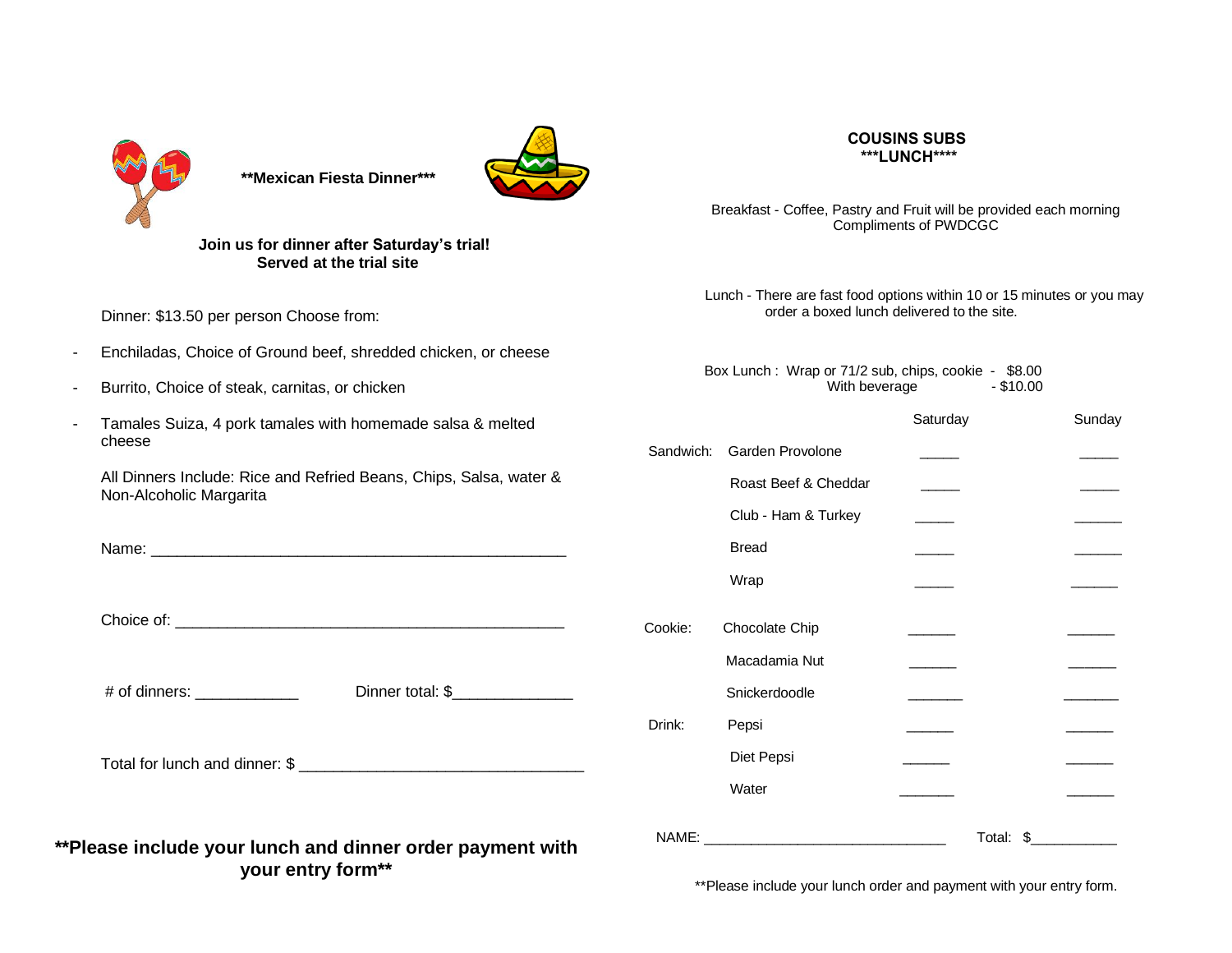#### RECPLEX, 9900 Terwall Terrace, Pleasant Prairie, WI Saturday July 30<sup>th</sup>, 2022 & Sunday July 31<sup>st</sup>, 2022 Hosted by the Portuguese Water Dog Club of Greater Chicagoland

The water trials are a lot of fun to watch and participate in but they can only happen with the help of dedicated volunteers. We need your help! Please fill out the form below and send along with your trial entry form. (If you are not entered and would like to help, please send the volunteer form to the trial secretary.)

If you are entering the trials, please indicate below which level or levels you are entering. Please include any levels in which you are substitute stewarding.

|  | <b>Sat</b> $\Box$ Junior $\Box$ Apprentice $\Box$ Working $\Box$ Courier $\Box$ Master |  |  |
|--|----------------------------------------------------------------------------------------|--|--|
|  | <b>Sun</b> $\Box$ Junior $\Box$ Apprentice $\Box$ Working $\Box$ Courier $\Box$ Master |  |  |
|  |                                                                                        |  |  |

| Name(s)        | Phone ( |
|----------------|---------|
| Address        |         |
| City/State/Zip |         |
| Email          |         |

**Do you have water trial experience? If so, what kind? If not, what are you good at?**

Here are some of the tasks we need your help with. Please check the ones you are interested in helping with. Cross out those you are not able to do. (Someone will help you if you don't understand the jobs)

|  | □ Land Steward | $\Box$ Grounds Set-up (Saturday) | □ People Check-in |
|--|----------------|----------------------------------|-------------------|
|--|----------------|----------------------------------|-------------------|

- $\Box$  Boat Steward  $\Box$  Grounds Clean-up (Sunday)  $\Box$  Hospitality (Breakfast)
- □ Gate Steward □ Equipment Check-in

 $\square$  Rowing (provide skill level please!

acknowledged by his/her guardian.

#### □ **I'd like to help wherever I'm needed!**

I have read and agree to be bound by the agreement printed on the entry form as well as the stipulations contained in the premium list plus any directive received from any official involved in staging the event.

Signature of Volunteer\* \_\_\_\_\_\_\_\_\_\_\_\_\_\_\_\_\_\_\_\_\_\_\_\_\_\_\_\_\_\_\_\_\_ Date \_\_\_\_\_\_\_\_\_\_\_\_\_\_\_\_\_\_ \*If the volunteer named herein is under 18 years of age, this form must be signed and

#### **PWDCA Water Trial Volunteer Agreement**

I (we) agree to abide by the rules and guidelines established for Water Trials as set forth by the current Portuguese Water Dog Club of America, Inc., Water Trial Manual and by the Portuguese Water Dog Club of Greater Chicagoland.

I (we) agree to hold the PWDCA and the event-giving club, their members, directors, officers, agents and judge at this event, the owner or lessor of the premises, any provider of services for this event and any employees or volunteers of and of the aforementioned parties, harmless from any claim for loss or injury which may be alleged to have been caused directly or indirectly to any person, animal or thing by the act of this dog while in or upon the trial grounds or while entering or leaving same, and I (we) further agree to hold the aforementioned parties harmless from any claim for loss disappearance or theft of, or damage injury or illness to my dog, whether such loss, disappearance, theft, damage, injury or illness be caused or alleged to be caused by the negligence of the club or any other parties aforementioned, or by the negligence of any other person, or any other cause or causes.

 I (we) hereby assume the sole responsibility for and agree to indemnify and save the aforementioned parties harmless form any and all loss and expense (including legal fees) by reason of the liability imposed by law upon any of the aforementioned parties for damage because of bodily injuries, including death at any time resulting there from, sustained by any person or persons, including myself (ourselves) or on account of damage to property, arising out of or in consequence of my (our) participation in this water trial, howsoever such same may have been caused or may be alleged to have been caused by negligence of the aforementioned parties or any of their employees or agents, or any other persons.

The trial site is located in the RECPLEX, Prairie Springs Park. I (we) agree to become familiar with and adhere to all Prairie Springs Park rules and regulations including but not limited to the following ones:

> Dogs must be on leash or contained to a crate at all times except when participating in practice sessions or when being judged.

If your dog soils the grounds, you are responsible for clean-up and disposals.

**Volunteer's** initials: \_\_\_\_\_\_\_\_\_\_\_\_

Date: \_\_\_\_\_\_\_\_\_\_\_\_\_\_